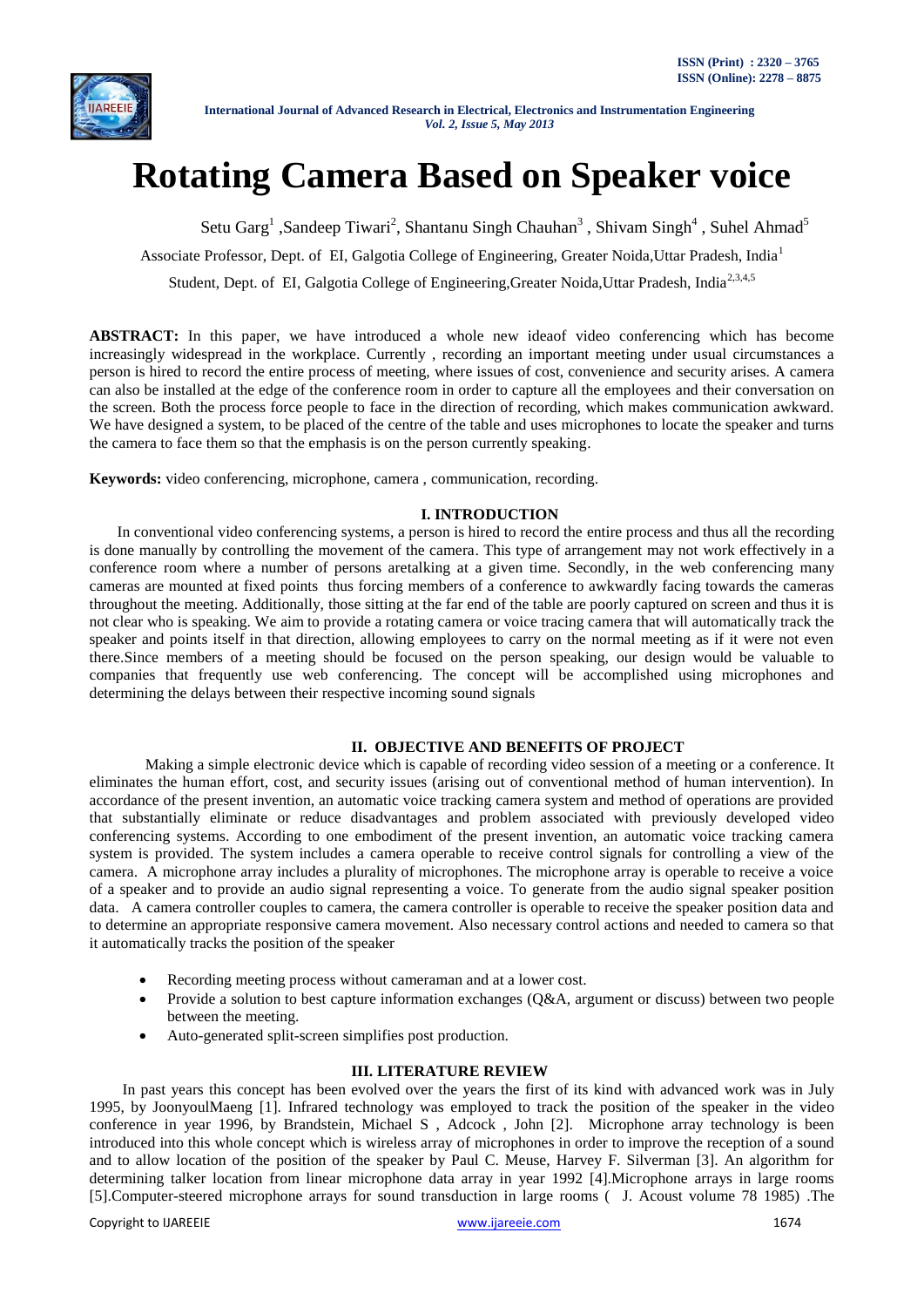

quality of sound pickup in large rooms-such as auditoriums, conference rooms, or classrooms is impaired by reverberation and interfering noise sources [6]. These degradation can be minimized by a transducer system that discriminated against sound arrivals from all directions except that of the desired source. The signal-seeking transducer system is implemented as a dual beam "track while scan" array. It utilizes signal properties to distinguish between desired speech sources and interfering noise. This research report and derived equations were focused on using 4 microphones in a linear array to locate a sound source.

# **IV.CIRCUIT AND MAIN COMPONENTS**

The main components of projects are as

- 1) MICROCONTROLLER.
- 2) MOTOR DRIVER.
- 3) D.C MOTOR.
- 4) MICROPHONE.
- 5) CAMERA.

### A. *MICROCONTROLLER*

This module is the central control unit of the system. It collects data from the microphone array, decides in which direction the speaker is located, and controls the motor-control unit. It would tell the motor control unit how to direct the motor movement. a learning algorithm will be running on the MCU to determine the main speakers.

The microcontroller family we have used here is PIC 16F8--. The number 16 means that it is part of the family "MID-RANGE". This is a microcontroller family 8 bit. The letter F means that the memory type is flash memory. The last three digits precisely identify the PIC.

Here we have used PIC16F877. It is a RISC (reduced instruction set computer) design. Only thirty seven instructions to remember. Its code is extremely efficient all the pic to run with typically less program memory than its larger competitors. It is low cost, high clock speed.

The memory of microcontroller is flash memory which

| <b>PARAMETER NAME</b>                | <b>VALUE</b>                      |  |
|--------------------------------------|-----------------------------------|--|
| Program memory type                  | Flash                             |  |
| Program memory (KB)                  | 14                                |  |
| CPU speed (MIPS)                     | 5                                 |  |
| RAM bytes                            | 368                               |  |
| DATA EEPROM (bytes)                  | 256                               |  |
| Digital<br>communication peripherals | $1-A/E/USART$ , $1-MSSP(SPI/12C)$ |  |
|                                      |                                   |  |
| Capture/compare/PWM peripherals      | 2 CCP                             |  |
|                                      |                                   |  |
| <b>Timers</b>                        | $2 \times 8$ -bit, 1 x 16-bit     |  |
| <b>ADC</b>                           | 8 ch, 10-bit                      |  |
| Temperature range ©                  | $-40$ to 85                       |  |
| Operating voltage range $(v)$        | 2 to 5.5                          |  |
| Pin count                            | 40                                |  |

is re-writable, much faster to develop on.

This powerful (200 nanosecond instruction execution) yet easy to program device makes it ideal for more advanced level A/D application in automotive , industrial, appliances and consumer applications. Operating frequency is 0- 20MHz.

### B.*MOTOR DRIVER*

Interfacing DC motors directly with microcontroller may affect the working of microcontroller an system due to the back emf of the dc motor. Hence motor driver are used to interface microcontroller and dc motor like IC L293D and L293.

The L293D is a popular motor driver IC that is usable from 6v to 12v, at up to 1 A total output current. The compact L293D motor driver makes it much more convenient to use.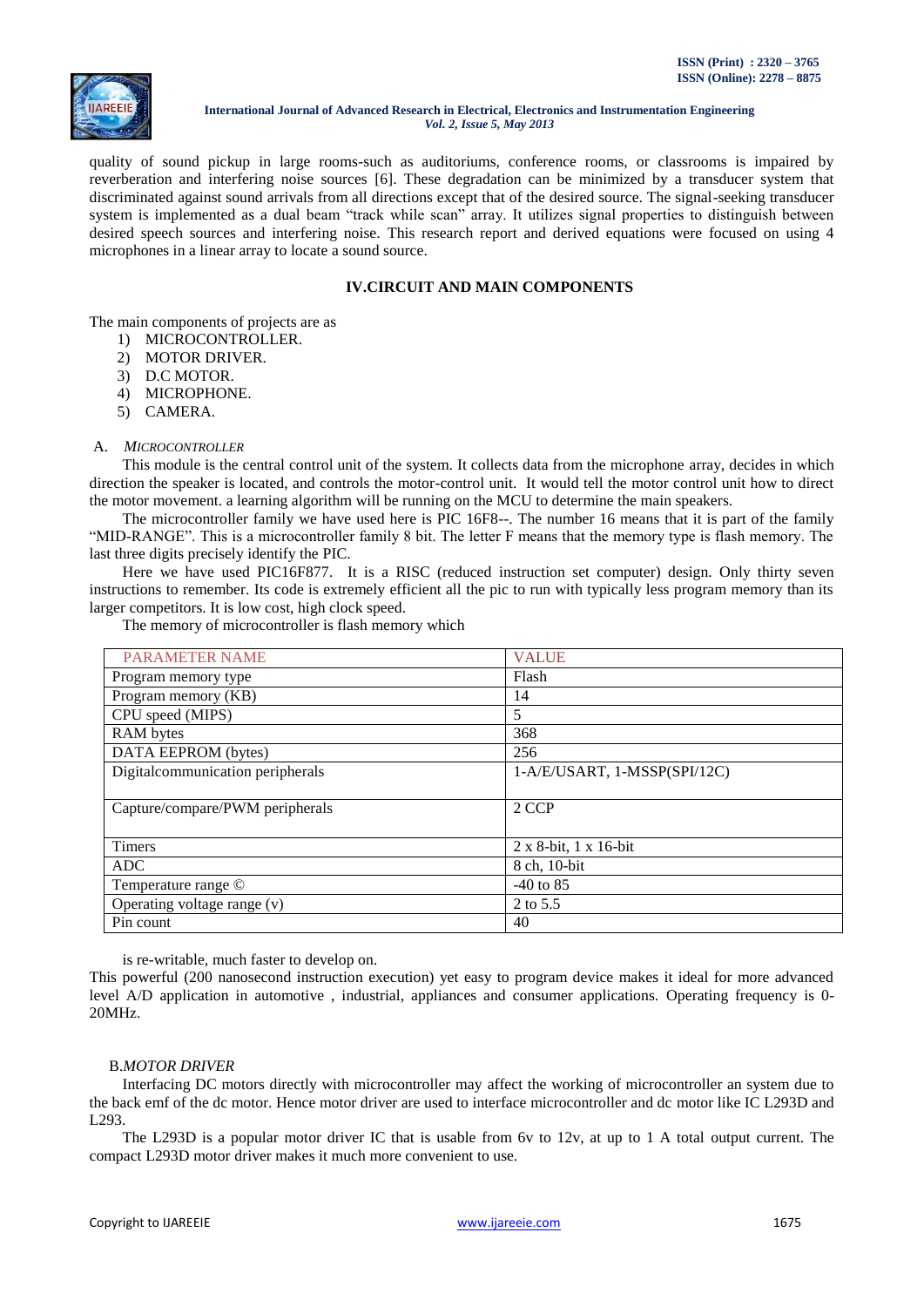

I.*DATA SHEET CHARACTERISTIC*

| Logic/motor supply maximum voltage | 4.5y to 36 y |
|------------------------------------|--------------|
| Input & enable line voltage range  | 7v           |
| Peak output current                | $+2.4 A$     |
| Continuous output current          | 1.2A         |
| Total continuous heat dissipation  | 4 W          |
| Maximum switching frequency        | 5kHz         |





### II.*LOGIC TABLE*

| <b>ENABLE</b> | PORT <sub>1</sub> | PORT <sub>2</sub> | MI M2 OUTPUT              |
|---------------|-------------------|-------------------|---------------------------|
| H             | H                 | H                 | Both output high (motor   |
|               |                   |                   | brakes)                   |
| H             |                   |                   | Both output low (motor    |
|               |                   |                   | brake)                    |
| H             | Η                 |                   | Current flow<br>(rotates) |
|               |                   |                   | direction 1)              |
| H             |                   | Н                 | Current flow<br>(rotates) |
|               |                   |                   | direction 2)              |
|               | X                 | X                 | High impedance (motor     |
|               |                   |                   | coasts)                   |

 $H = \text{Logic High}$ ,  $L = \text{Logic Low}$ ,  $X = \text{Does}$ 't matter

# C. *DC MOTOR*

The selected version for moving the camera to face the speaker was a motor. At first stepper motors were considered but were rejected due to the possibility of the stepper motors missing a step due to inertia. Such a flaw would cause a loss of precision in the system and would require extra components to remedy. Servomotors, however have built in position feedback which allows such motors to correct any misstep they may make. Servomotors also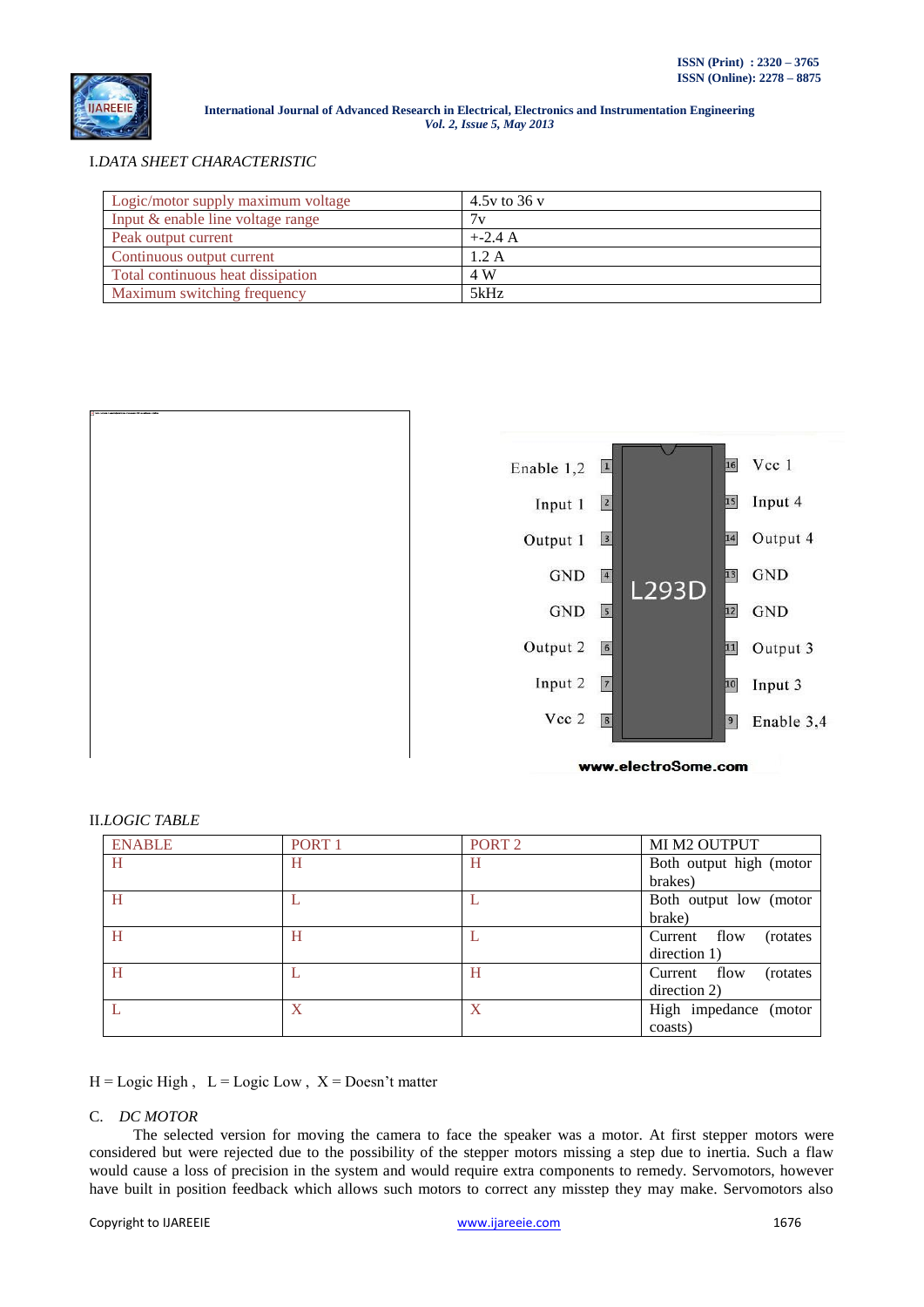

have simpler control interfaces and electrical connections. This result in a need for fewer parts to use than stepper motors.

The motor is required to turn a full 360 degree and to complete a full 360 degree rotation in some seconds like 2 sec (velocity of 180 degree per sec). the motor also needs to have sufficient torque to move camera at the required speed. The GWS S 125 1T servo meets all of the requirements for the motor. This motor can move at no load 360 degree in 1.56 sec. it can produce a torque of 92 ounce-inches. The camera load was specified well within the range. Thus motor can handle any camera which meets the initial specifications and meets its own specifications.

The motor also require a control signal and power source within the final product.We plan on producing our own driver instead of motor driver using a USB adapter and a digital-to-analog converter. The motor only draws 130mA under the camera load and operates between 4.8v and 6v DC. A USB port can carry between 500mA and 900mA @ 5V. Thus the motor is compatible with the USB connector device and the USB port of a computer and can function according to the specification.

#### D. *MICROPHONE*

There are several different types of microphone: carbon, dynamic, crystal, capacitive (electret). Carbon microphones were one of the first to be invented and were used mainly in telephone applications. But they are very noisy as the carbon granules rattle when the microphone is moved and this type is being replaced by more advanced types.

Dynamic microphones are in wide use and their quality of reproduction is superb. They are used in the recording industry for music and speech where high fidelity is required. Basically they are exactly the same as a speaker, the only difference being the size. But their only limitation is the very low output. The internal structure is shown in figure 8.2. A paper cylinder, onto which fine copper wire is wound, is connected to a membrane which moves under the force of sound pressure created by the sound source. This coil is in a narrow gap with a high magnetic field created by a permanent magnet. When the coil moves in this magnetic field, it produces a voltage identical to the sound causing the movement.

Because of the low resistance (impedance) of a dynamic microphone, it usually needs a transformer so it can be connected to an amplifier (called a pre-amp). This transformer is usually built into the microphone's case, but if is absent, it is necessary to connect the microphone to a preamplifier with low input resistance.



Sl. 8.2. Dynamic microphone: a - internal structure,  $b$  - cross section

# E. *CAMERA*

For our camera we decided to use a pre-built webcam. These are designed to be used with computers and often have wide angle lenses, making them ideal for our product. We chose the webcam that meets all our specifications. That could be VGA camera or 1.3 megapixels. Both works with windows operating system. Finally the weight of the camera lies well within the range that motor can bear. The camera sits atop of the motor's rotor and is connected to the computer through USB cable. This allows our camera output to be verified

### **V. TESTING PROCEDURE**

1) Microphone array: The microphone array will be tested by sounding input from different position within 3-5 meter radius and the output will be monitored using oscilloscope.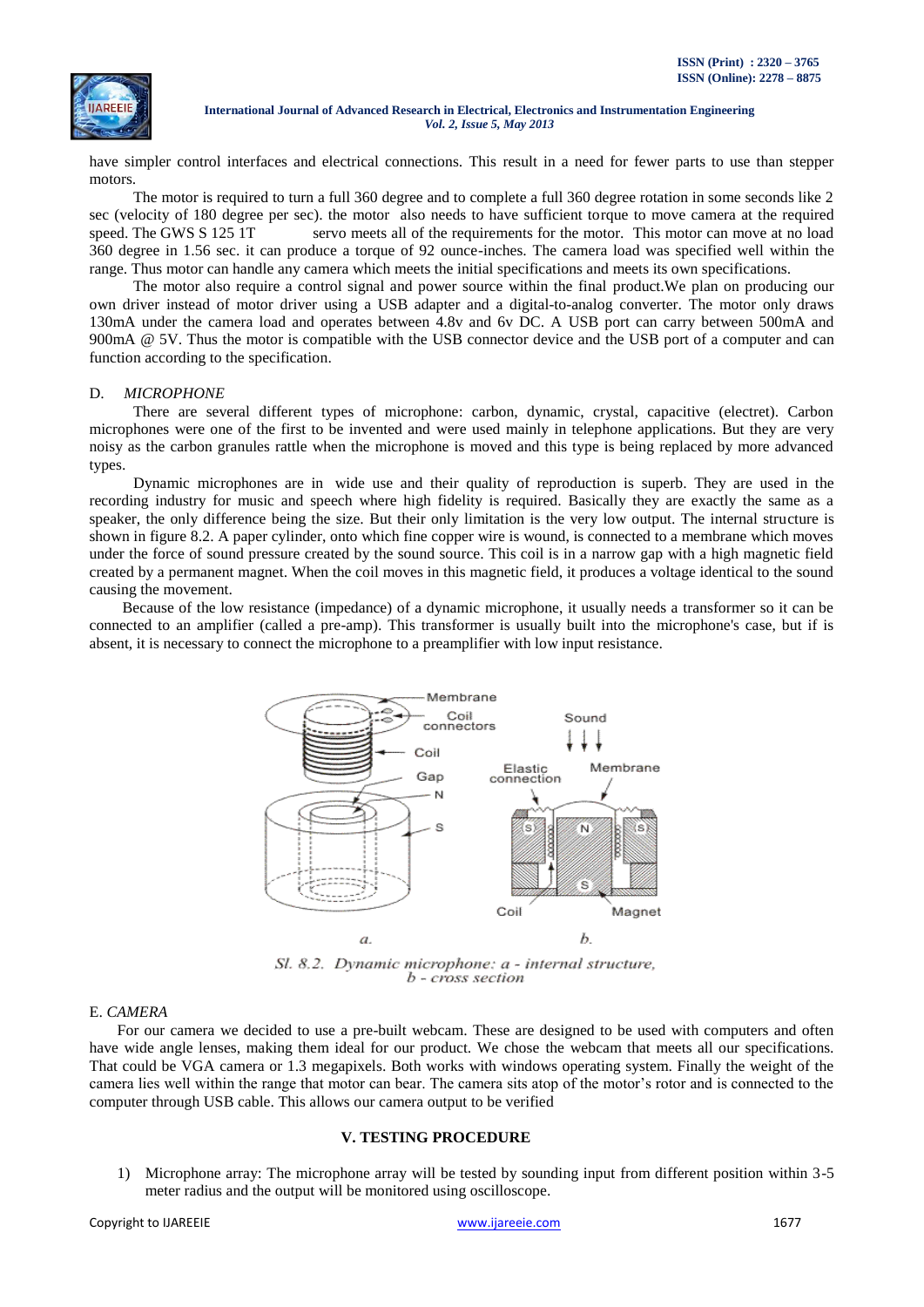

- 2) MCU: The microcontroller unit will be tested with the microphone array. Different test cases are taken as different people are talking at the same time. The output can be displayed on the monitor indicating the target direction of the camera.
- 3) Motor Control Unit: it will be tested using the pre-programmed MCU and will give inputs to the motor control unit.
- 4) Motor &Camera: The rotation of the motor can be tested using the input from function generator. We can use devices to measure angle of rotation.
- 5) Computer: only the split screen function should be tested. We can simply input two video signals an see if can generate the split screen correctly.

### **VI. TOLERANCE ANALYSIS**

The tolerance analysis mainly focuses on:

The error of voice source:

Detection caused by the geometry of microphone array and the factor of noise. The goal is to have the difference between actual source and the calculated source to be within 20 degrees. So that camera will still be able to capture the speaker in the frame if not centred in the frame.

The error of camera rotation:

We will analyse the cause of error of camera rotation if there is any. Again our goal is to limit the error within 20 degrees for the same reason as above. We will measure the tolerance by feeding the motor control with pre-calculated values so we know where the camera should be pointing at after the rotation**.**

# **VII. CONCEPT REDUCTION**

The original idea we came up with was the wall-mounted camera system. One flaw we saw in the design was that the system would still require speaker to be at a, potentially far distance. Such a distance takes away from person-person correspondence when compared to the our system.

The next idea we eliminated from consideration was the fixed camera system. It required many cameras and microphones to be used, far more than by the rotating system. The extra component added too much to the cost of the system. If the system was built with fewer, but wider angle cameras; then the system stopped focusing on the speaker; it focussed on the group of people and is less likely to have speaker at the centre of the video. Using wireless microphone would have created the large equations which would obviously increase the project cost and efforts as alone microphones would be very expensive

### A. *POWER SUPPLY DIAGRAM*

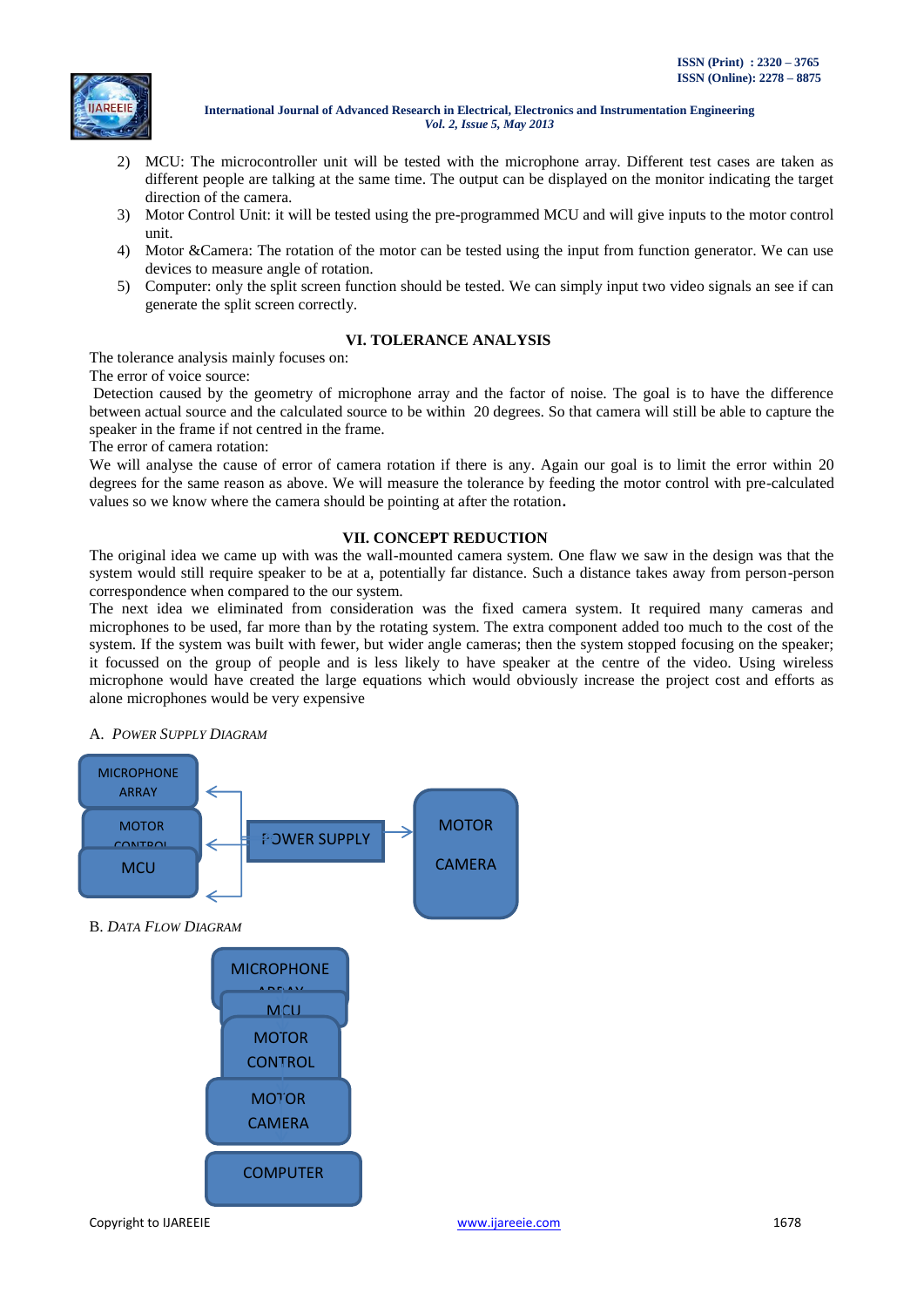

# C.*CIRCUIT DIAGRAM*

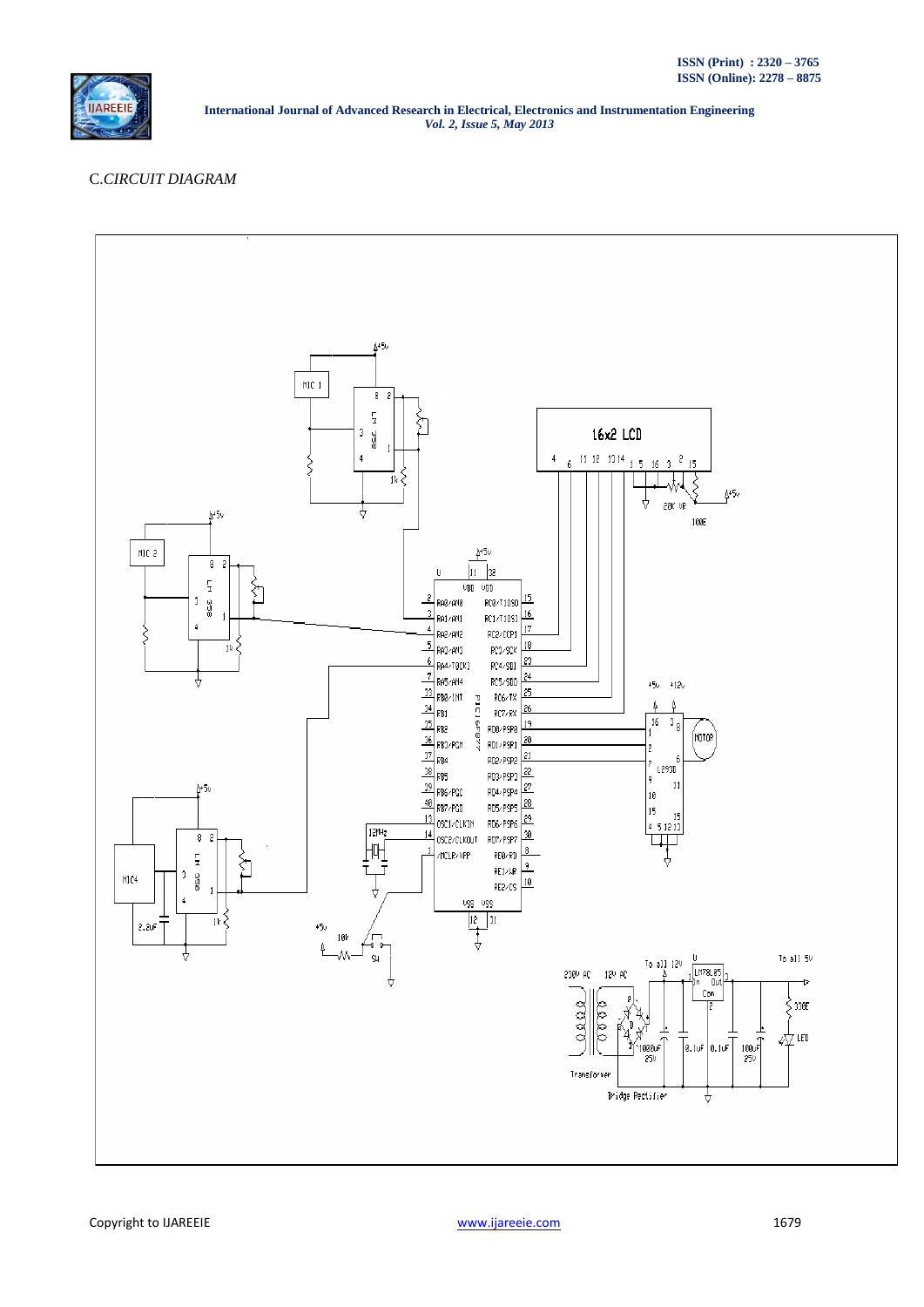### D.*FLOW CHART DIAGRAM OF SYSTEM*



#### **VIII. HAZARDAND FAILURE ANALYSIS**

 The microphones, resistors, capacitors, A/D converter, D/A converter, USB hub and USB adapter are all standard and they do not pose an abnormal threat to the environment. We are unable to find information about camera, motor but none of these materials came with warnings about being environmentally hazardous.

The only moving part of our system is the motor and camera which are under the plastic dome. This means that there is little chance of the safety issue with our product. Failure of our system means that the camera no longer rotates to the correct position. This can occur for multiple reasons, the most likely being bad connections. Since we are not working with large voltages or currents, these bad wires do not pose safety hazards.

#### **IX. CONCLUSION**

 As a proof of concept, our design works pretty well. It can track a speaker within 10 degrees of their location in less than 3 seconds, which is well within the range of the camera. it also provide a good resolution display from the cameras and does good job of ignoring extraneous noises, which is crucial in determining who is speaking. With right adjustment our product or our design will be valuable to companies who frequently do web conferencing.

There are still several problems with our current design. The largest problem is that we currently use expensive components which hinder the range of the system. We got to use cheap components which make the system unable to detect a low volume speaker due to their small signal to noise ratio also our system for sending all of the audio and visual information to the computer incorporates many wires and ananalog to digital converter which is somewhat impractical and costly. Additionally we still have not designed a good way to make our design visually appealing while shielding the motor noise, which is necessary so that the conference participants are not distracted by it.

Ideally we need to test out the design with microphones of good quality that the ones we have used , also we need to encase our design in a structure that would insulate the motor noise and cover up the electrical components and wiring inside. A quieter motor would also benefit our design. Also we need some way of detecting when there are simultaneous speaker so that the camera does not oscillate back and forth between them. Ideally , it would just choose one of the speaker to track, probably the louder speaker, but we have not figured out a way to accomplish this. Finally, all of the wires should be grouped together with a rubber covering , so that they do not get tangled and are less visually obtrusive.

#### **ACKNOWLEGEMENT**

We take this opportunity to express our deepest gratitude and appreciation to all those who have helped us directly or indirectly towards the successful completion of this paper